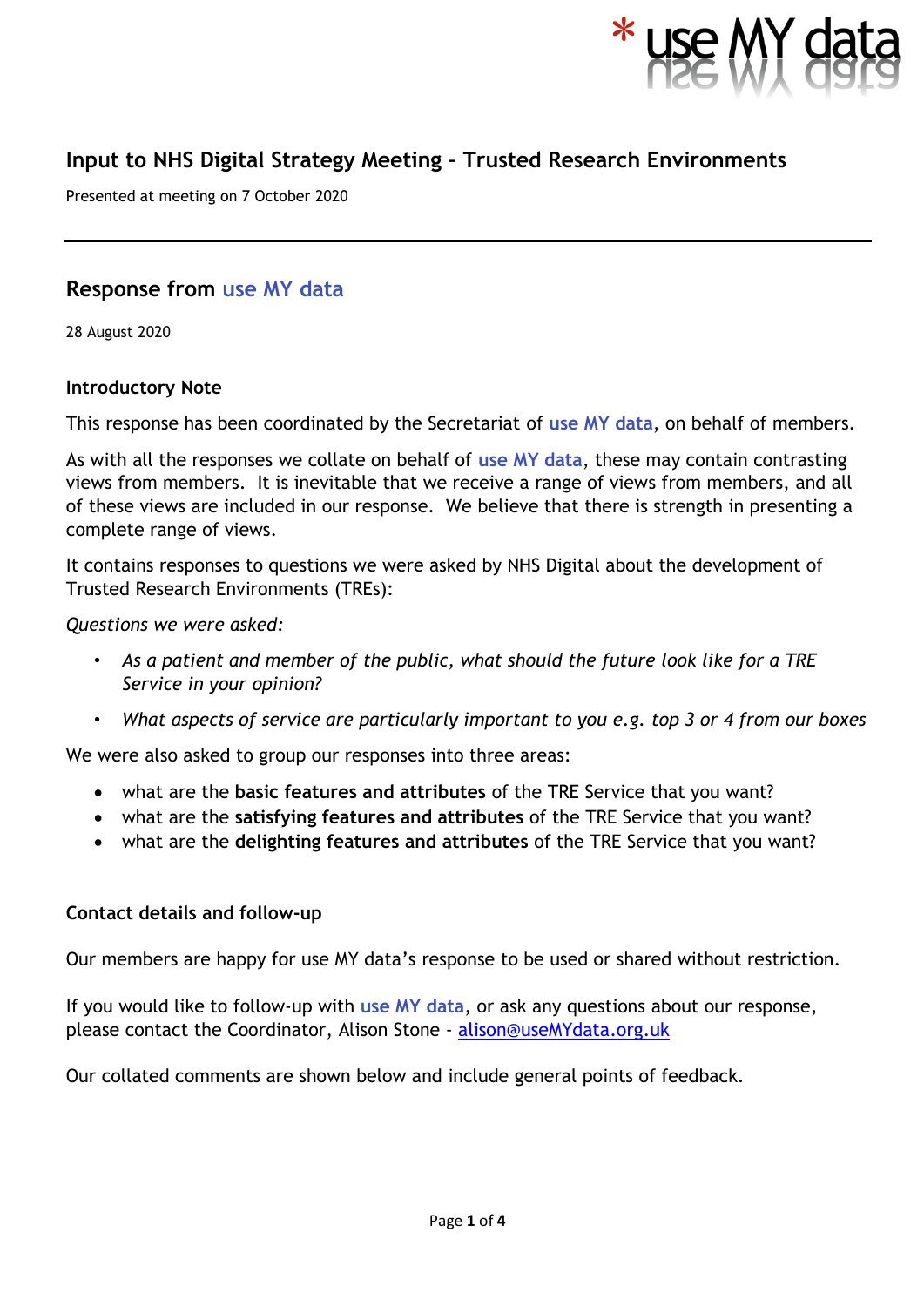

#### **General Feedback**

Some specific statements which we fed back by members were:

- *"I think it's the single biggest prize in moving forward UK data-driven health research"*
- *"What we've all dreamt about" – "an urgent need"*
- *"This should become a world-beating repository of research-ready data"*
- *"Representation by patients needs to be hard-baked into the Service"*
- *"We must be working now to plan for a future beyond COPI. There's no point in all this effort if it will be switched off or need total re-development once an effective vaccine is developed"*

#### Question 1: From a patient perspective, what are the **basic features and attributes** of the TRE Service that you want?

- Ensuring the patient agenda & representation (by patients!) is hard-baked and integrated into the Service
- Use of the TRE should be accessibly priced
- Charities and the researchers they fund tend to operate pan UK and they will be key customers so we must think about the possibility of opening it up wider
- Secure, robust, properly managed. Not a side-line interest
- Patients being an integral part of developing governance processes
- Data must be accurate, comprehensive and timely
- Balanced access process which is lean, understandable to researchers & patients but proportionate to the complexity of the data request
- Purpose of data usage is clearly defined and publicly available
- Published metadata regarding Data Quality of each dataset (using the Data Utility Framework)
- Scope and purpose of data linkages are clear
- Data should be used to identify inequality in diagnosis, treatment and outcomes
- Comms plan to ensure two-way communication & other consultation activities so the TRE grows public support from the very start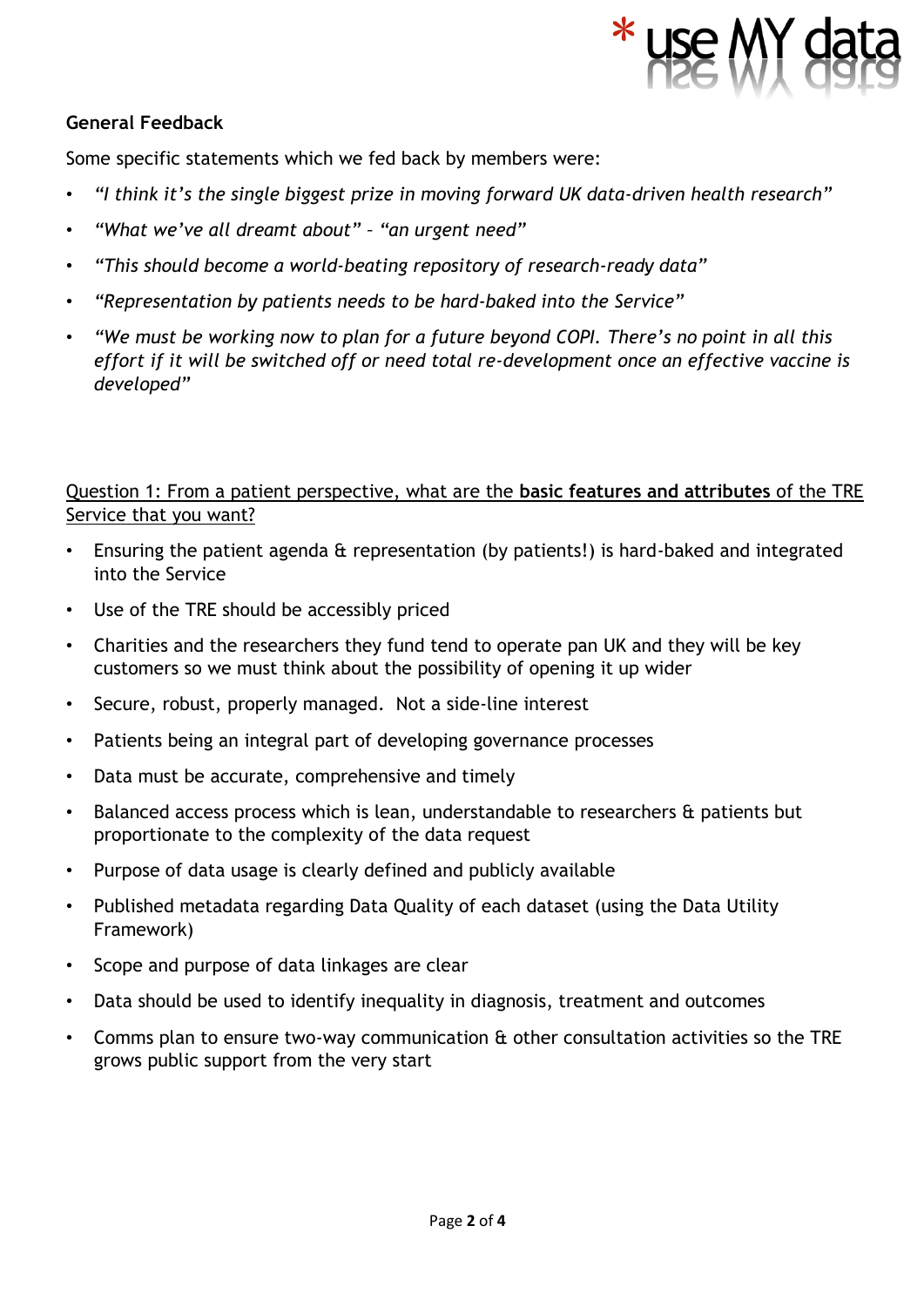

#### Question 2: From a patient perspective, what are the **satisfying features and attributes** of the TRE Service that you want?

- Avoid vested interests. Cross TRE collaboration agreements regarding access & data sharing
- Operational involvement of patients, training provided and honoraria given
- Avoiding a landscape littered with TRE's
- Comms plan to ensure patient and public awareness
- A common access process across TREs
- Update the release/access register with the research outcome and the benefits realised. Monthly. "say what you've done"
- Ensuring that the public (in general) are seen as a stakeholder.
- Individual report on the results of how your data has been used (n.b. is this even possible with de-deidentified data?)

### Question 3: From a patient perspective, what are the **delighting features and attributes** of the TRE Service that you want?

- Think ambitiously both at UK level and potentially setting wider standards for global cooperation/comparison (Denmark?).
- Generic agreements on standards regarding (auditable) access timelines, data governance, data linkage, user access approach, publication of approved data applications (in a lay language) including any associated high level commercial information
- Switch off other, narrower data repositories
- Become a world-beating repository of research-ready data
- We must move towards one to facilitate cross disease research and minimise cost and incompatibilities at both technology and process level (approval process, GP and hospital data submission process, data use process)
- Provide a public face to committees by publishing the names of those on any committee and the skillsets that they bring to that committee
- Online access to your own records